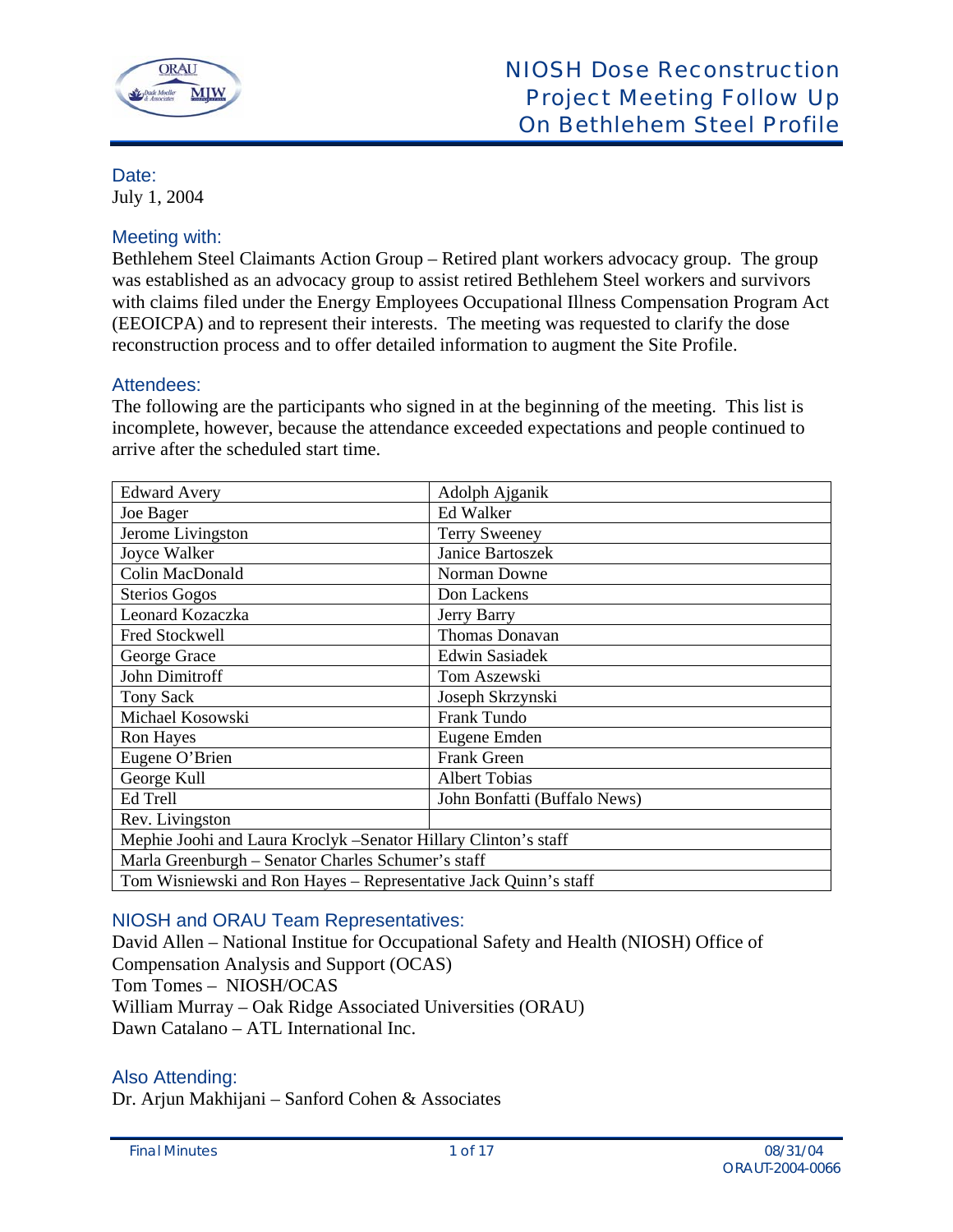

# **Proceedings**

Mr. Edward Walker, meeting coordinator and Head of the Claimants Action Group, opened the meeting by welcoming everyone and announcing that the NIOSH team was present to discuss the Site Profile and answer questions. He said that he would give a summary of the two issues at hand, which were residual radiation contamination and the people who worked at the site at the time that the radiation was at issue (1949-1952). He said that he represents the Bethlehem Steel Claimants Action Group (those who worked at the site at the time), which was established to act as an advocate and to assist retirees and survivors who filed claims under the Energy Employees Occupational Illness Compensation Program Act (EEOICPA). He added that there was much frustration and dissatisfaction with results from claims submitted so far. He then gave a background synopsis to offer perspective on the issues faced by former Bethlehem Steel employees.

Following World War II (WWII), many war veterans returned to the US seeking employment and found it at Bethlehem Steel. For several years, work at the plant included rolling uranium billets into bars, but the employees were never told that this was taking place. Mr. Walker said that no protective equipment was provided to the workers to protect them from the uranium. Further, he said that the government lied to the workers and they denied that uranium was there. That information was considered secret, was classified, and was only revealed on a 'need to know' basis. Fifty years later (1990s), the government admitted that the uranium had been present. The resolution was the passage of EEOICPA in 2000.

When the workers and retirees first found out about the Program, they were told that the criterion for compensation was simply to sign up – there was no information given about dose reconstruction. Approximately 10 months later, when claimants were expecting payment from their claims, notice was received about the dose reconstruction program. The government claimed that there was not enough information to process the claims and each had to be evaluated through a considerably longer process. Former Bethlehem Steel workers were already aware that they had not been monitored and they were sure no records existed. They were sorely disappointed that the program did not result in payment of benefits that they had been expecting. Mr. Walker pointed out the table that was situated in the center of the room (pictures in Attachment A), saying that the heavy dust and dirt exemplified what the working conditions were like at Bethlehem Steel and that workers were constantly surrounded by such material during any normal work shift. With the addition of the uranium, the dust and dirt became deadly.

After his opening comments, Mr. Walker introduced Mr. David Allen of NIOSH, saying he was in charge of the dose reconstruction program at Bethlehem Steel. Mr. Walker added that the Site Profile included no worker information, no air samples, and no evidence that there was any protection from dangerous elements such as those set out on the center table, and that Mr. Allen could address those issues.

Mr. Allen thanked everyone for coming then introduced the rest of the NIOSH and ORAU team, and Dr. Arjun Makhijani, who was present as part of an audit contracted by the Advisory Board to monitor program progress. Mr. Allen explained that the Site Profile had been written using hundreds of pages of Bethlehem Steel documentation along with information from Simonds Saw & Steel that confirmed the facts. He concluded his remarks by saying that he believed the team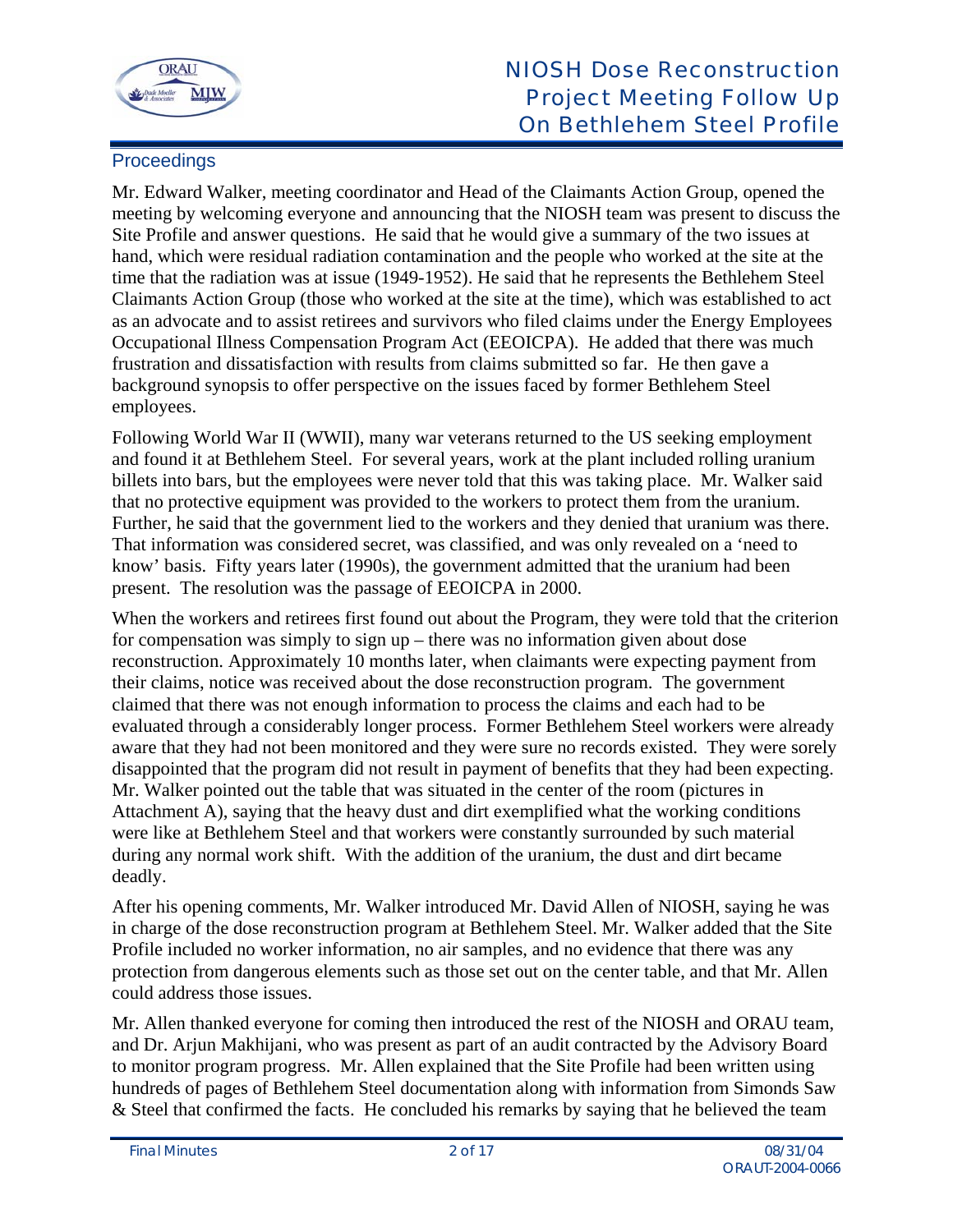

was ready to update the Site Profile and fill in gaps with information provided by attendees. Mr. Allen then turned the meeting back over to Mr. Walker.

Mr. Walker then began a discussion of Special Exposure Cohort (SEC) sites, explaining that only four sites have been granted that status, all being government-owned facilities. In his opinion, those sites were included in the SEC because their records were so poorly kept that it was impossible to produce an accurate Site Profile. The main objection in this regard was that the sites included in the SEC had been monitored, while Bethlehem Steel had not. He said that it did not seem fair that the claims from workers at the SECs are not subject to dose reconstruction as a requirement for compensation while the claims from Bethlehem Steel are. He expressed a belief that NIOSH had procrastinated in the process for Bethlehem Steel workers between November 2001, when they were told they could sign up for compensation and February 2002, when they were told dose reconstruction would be necessary. Mr. Walker quoted the Buffalo News, saying that claimants were to be compensated around April or May of 2002, but the dose reconstruction process was only getting started then. He said the questionnaire was impossible to answer since it was too technical for elderly widows to comprehend. There were questions about protective gear, but there could be no real answer to that since they were not issued any. He also noted that the last three pages were specific to the work that had been done in the plant, and survivors had no way of knowing those details. Complaints about NIOSH never calling back to follow up when someone else was referred were common in the Claimant Action Group's discussions on the matter. Another matter of contention was a letter received from NIOSH asking for technical data that widows could not access. Mr. Walker thinks that the dose reconstruction process may work for the 350 other sites with claims, but it was impossible for Bethlehem Steel considering their unique situation, specifically since they had never received protective gear or safety training.

Mr. Walker then asked for comments from Mr. John Dimitroff, the plant's former Safety and Health worker, since he was most knowledgeable about the procedures used in the plant and was among the workers who had to handle the materials. He knew first hand how things really were during those shifts. (Editorial comment: Mr. Dimitroff did not work at Bethlehem Steel during the uranium rolling operations. He started work at the plant in 1960, but he was able to provide information about how the plant operated in general.

Mr. John Dimitroff said that there were 1,900 rollings since 1951, but no incidents or accidents at all were reported in the Site Profile. He also pointed out that between 1949 and 1952, a period for which no records were found, the dose reconstructions allowed only one rolling per month, but the actual number was far greater. His concern is if no one knows how much they rolled or if they were processing uranium or not, then why would the government make any payment for those years? That doesn't make sense.

# *David Allen:*

This meeting was set up to gather information as well as to clarify other issues. It is no secret that misinformation was given early in the program. It was, however, included in the original version of the 2000 (EEOICPA) law that dose reconstruction was part of the process.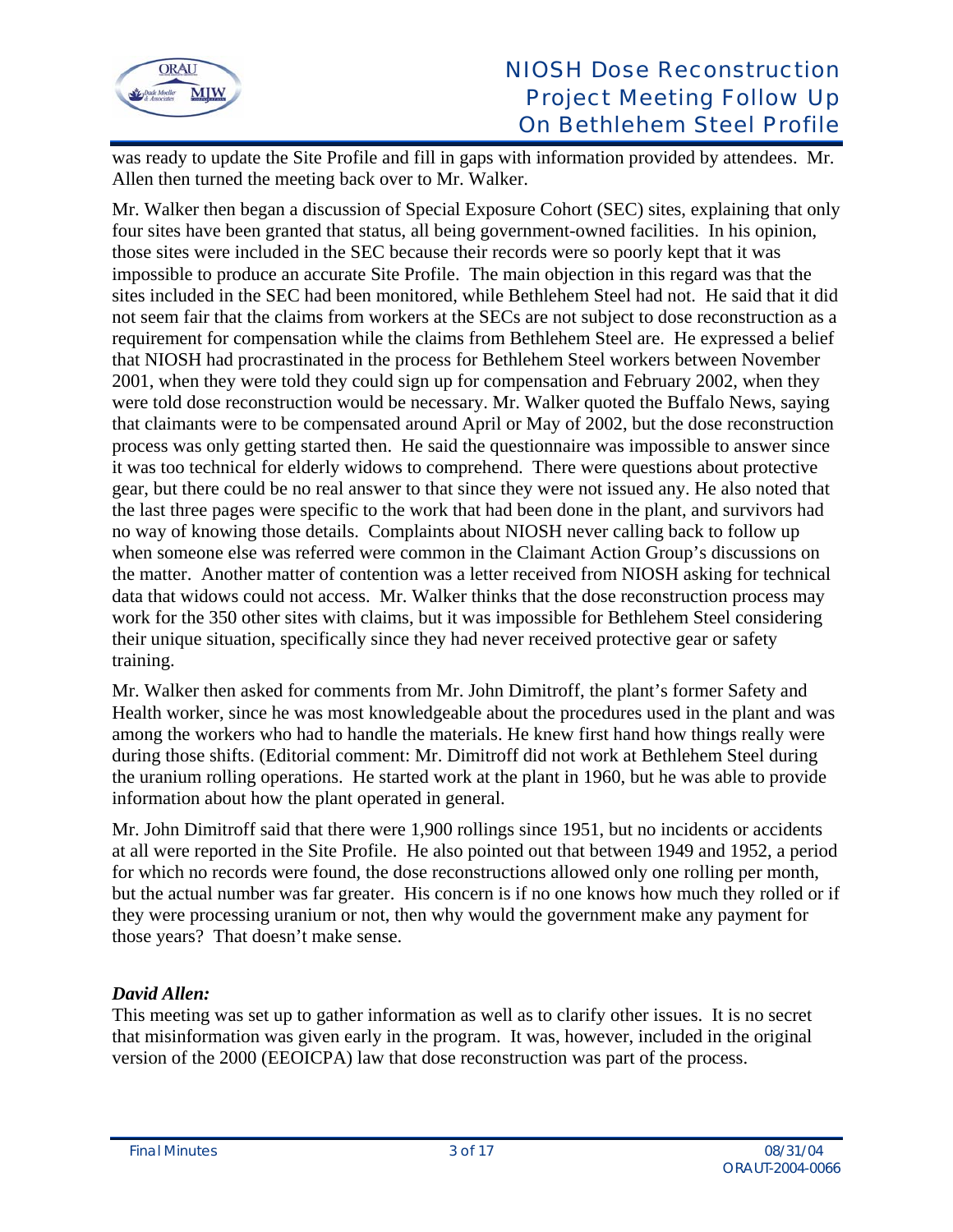

# **Concern:**

I attended a meeting with representatives high in the program structure who said that information was deliberately omitted so that people would make applications.

## *David Allen:*

I can't respond to that since the Department of Labor (DOL) runs that part of the program. The NIOSH and ORAU team are responsible for technical support such as the research and performing dose reconstructions. Going back to the issue about the interview, NIOSH was attempting to gather the most information possible and expected a lot of answers to be 'I don't know' but did not think it would be a deterrent to people making claims. NIOSH is aware it was not well communicated and that was a mistake on our part. There was information available saying that Bethlehem Steel workers were not monitored. The idea was to at least ask the questions to get the process started.

## **Concern:**

People here wonder why Bethlehem Steel did not receive SEC status; the presumed answer is that the reasons were political. We are seeking a recommendation for SEC status.

## *David Allen:*

The SEC regulation was added into the law to allow certain sites to bypass dose reconstruction. The site does not have to be government-owned. There was no explanation for why those particular sites were included.

## **Concern/Comment:**

Bethlehem Steel records are just as bad and misrepresented as those sites.

# *David Allen*

Other sites can petition for the SEC status. The procedure is in place; you can get information on the NIOSH website.

# **Concern:**

New, modified procedures do not allow the same cancers as part of the SEC.

# **Concern/Question:**

How long does it take for the application process to be completed and a site approved for SEC?

# *David Allen:*

I do not know of a specified length of time for the process since it is new. Regarding the records, 1949-1950 documentation shows work at Bethlehem Steel as contract work – there is documentation of a rolling in 1951 called 'Experimental Rolling #1.' It didn't make sense for the 1951 rolling to be the first, so NIOSH assumed something was going on and gave a credit for a monthly rolling of that sort for the contract work.

# **Concern:**

What about accidents and incidents? Are they figured in? NIOSH never asked the workers who were there about what happened when they were writing the Site Profile; instead, it relied on misrepresented documentation.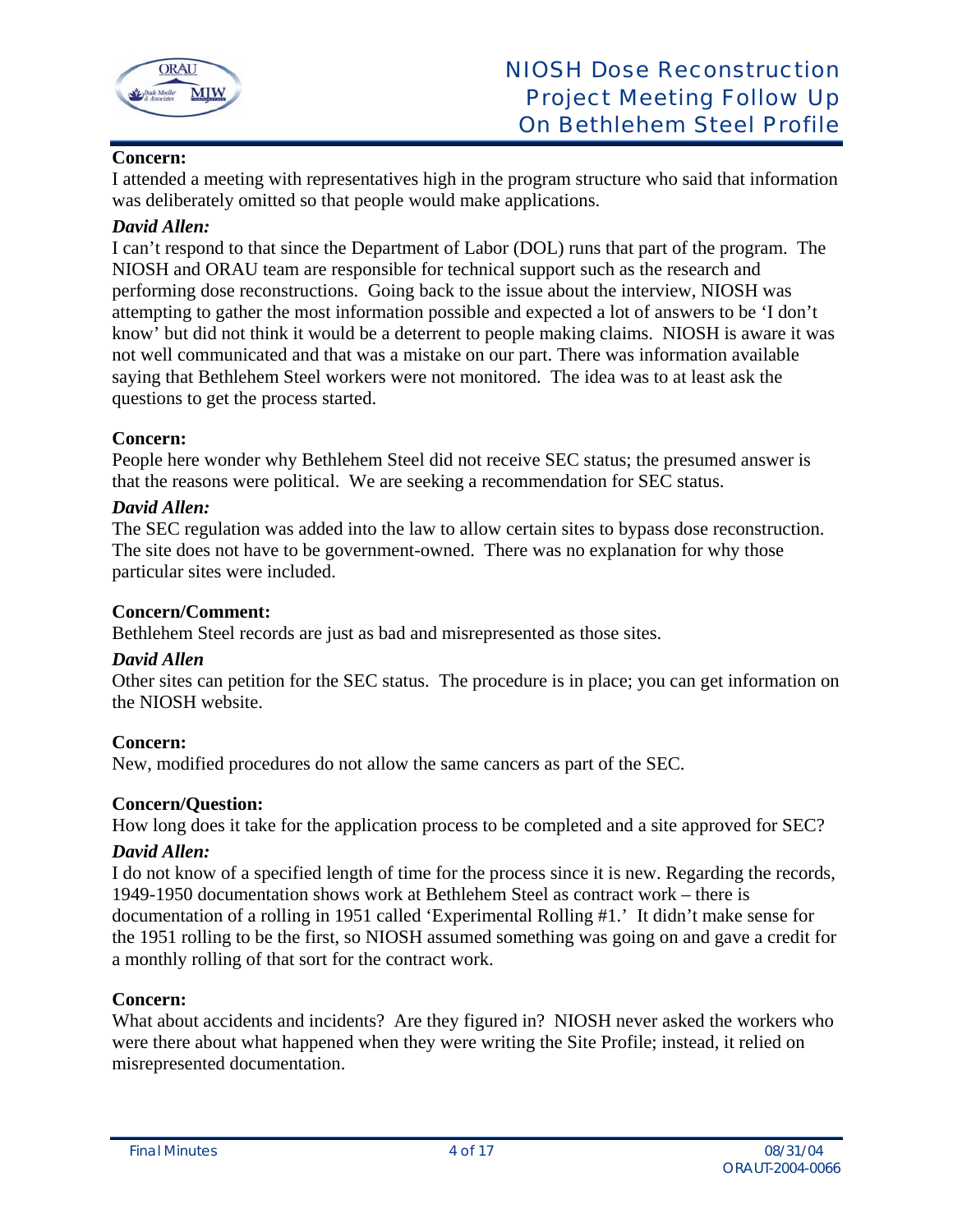

# *David Allen:*

Today is the first time NIOSH and ORAU have met with claimants as a group for such discussions. Claimants have been interviewed individually but NIOSH and ORAU did not have the information being discussed today.

# **Concern:**

The advocacy group talked to a claimant who was rejected on the basis that he has multiple cancers and no determination could be made on what to make the claim for. He was told that there was no specific incident to investigate despite his contention that every day was an incident. NIOSH said that the dust could not be inhaled in contrast to his doctor's opinion that it indeed was inhaled, and that the uranium affected various organs. The dose reconstruction stated that there was little or no dust even though it was clearly visible everywhere he worked. This has to be an issue. People were afraid of losing their jobs and continued to work under these conditions because Bethlehem Steel said everything was cleaned. Our opinion is that the building should be leveled – it is unsafe but still being used for regular steel work today.

# *David Allen:*

It is important for you to know that NIOSH takes all cancers into consideration. This claimant should call his DOL examiner with this information. The claimant can request that the claim be re-opened if there is a new cancer.

NIOSH has heard about similar problems at other meetings. Plants were very secretive during the Cold War; the government went about it wrong. The compensation program was passed to make up for those wrongs, but information is needed to quantify the doses for the fair and accurate processing of claims.

# **Concern:**

There is a general belief that NIOSH is dragging its feet on these questions. There appears to be a political agenda and people are double talking to get around the real issues.

# **Comment: (Tom Wisniewski, Congressional Staff):**

Congressman Quinn has been working with Mr. Walker on a regular basis in an attempt to pass new legislation to designate Bethlehem Steel as a SEC site. He was in the shop for 20 years so he has complete empathy for your situation. Even though he is not seeking another term he is using every means available to help while he is still in office.

## **Concern:**

We were under the impression that individual operational information was going to be gathered today. People came prepared to talk about their experiences.

## **Concern:**

We understand the efforts made on our behalf, but this is a very emotional issue for the workers while the government deals in facts. A Mr. John Fitzgerald was an auditor who had been to Bethlehem Steel to discuss the Standard Review Plan (SRP). He had tons of data, but that caused a problem because dose reconstructions can not be done when there is too much information. Flawed data is not helpful either – too many assumptions have to be made. How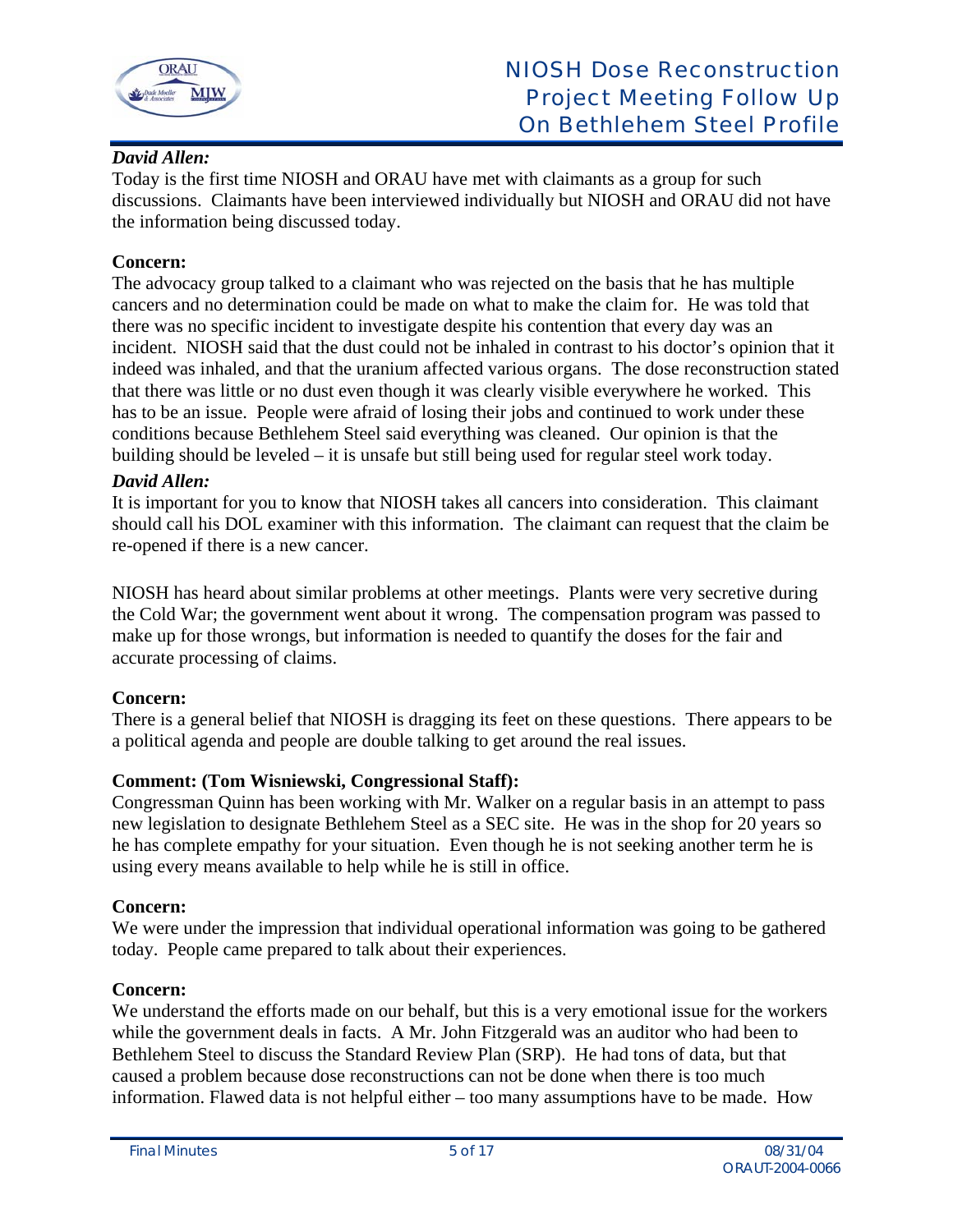

can NIOSH determine if people are affected or not when the information they base the documentation on is inaccurate, incomplete, or flawed? The model used in dose reconstruction came from a different set of circumstances. Assumptions are not the same; therefore NIOSH can not make a qualified prediction of probability of causation.

## *David Allen:*

NIOSH has some air sample data from 2-3 days of rolling, but does not consider that data allinclusive.

## **Concern:**

We know of 85 government documents that say Bethlehem Steel was declared a safe zone. The same reports claim that the areas used for uranium have been destroyed, but they are still there today as we can see from driving out Rte. 5. This constitutes more lies.

## **Concern/Question:**

Workers never got the results of their dose reconstructions. Where did NIOSH get information regarding air sample reports?

## *David Allen:*

Records from rollings matched area air samples from the Fernald plant.

## **Concern:**

More than 2,000 uranium billets were rolled but the Site Profile only shows 220. Obviously the records are inaccurate; they do not match declassified government documents.

## **Concern:**

I worked in health and safety but never knew about any air monitoring.

# **Concern:**

Uranium cleaning was impossible; only the floors were cleaned but even that was minimal. The dust could never be removed so there had to be uranium present as well.

## **Concern:**

The group has a mailing going out soon to explain where the radiation came from. The South Buffalo Railroad company was wholly-owned by Bethlehem Steel, not a contractor as NIOSH contends. The conductor died of cancer in the 1970s. No one else was allowed to make delivery of the bars. The railroad cars went inside the plant and the railroad workers had to ride with the bars and were therefore exposed. Documentation of this has been provided and is now under review.

## **Comment: (John Dimitroff provided this information based on his experience after 1960.)**

There were two (2) types of rollings: salt bath and semi-finished. The salt baths were the ones that came from Ohio – that could have been what was rolled in 1949 and 1950. The  $5"x5"$ billets weighed 1,000 pounds and were too big to break down to 1-1/2 inch, the same as with regular steel. If it was done with uranium, it would have been the same process. The 5" billets would probably have been heated in a furnace because the salt baths would not get them hot enough to roll. There would have been more exposure from the furnaces required to heat the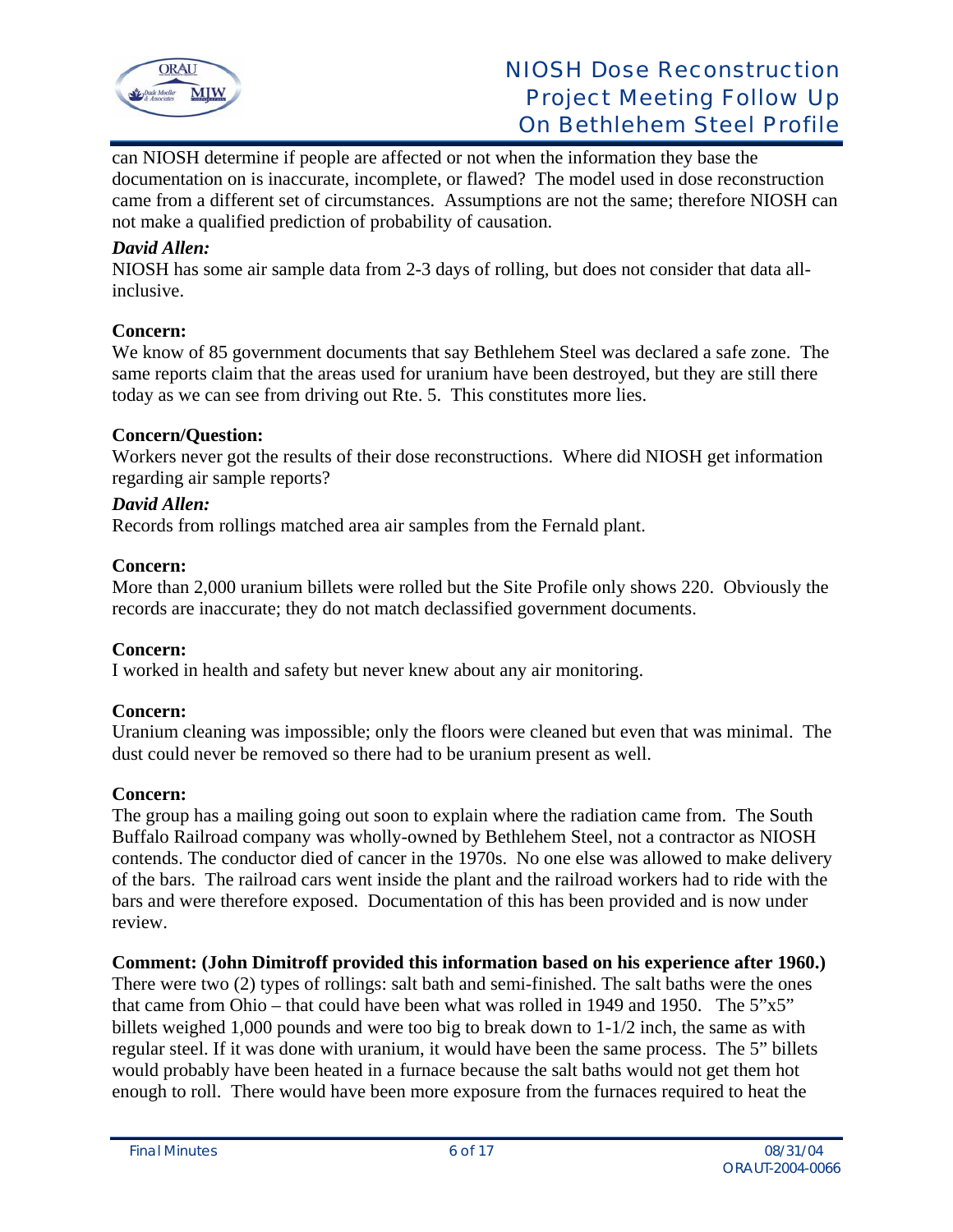

billets. They had to be run through the stands multiple times to get to the 1-1/2 inch size and, with each pass, there would be heat, fumes, and dust. Water was used during rolling to keep the dust down, but the uranium was still at 2200˚and created scale that went down into the scale pits. The pits were cleaned rarely or occasionally and the scale and residues were reintroduced into the furnaces. Wrecks or "cobbles" created even more problems – people had to run out of the way. The cobble had to be cut wherever possible and put into the scrap pan, but some got into the sub-basement. The dust went into the air.

## Comment:

The South Buffalo railroad was not owned by Bethlehem Steel.

## **Comment:**

The bricklayers worked all around the furnace and could never get away from the dust or the heat. The only kinds of protective gear provided were gloves and helmets, but they didn't do much to help. The dust gets everywhere and sticks to you in the heat. At the beginning of the Monday morning shift, we were told that the area had been cleaned, but there was still visible dust all over.

## **Comment:**

Rollers were unaccounted for over time. There were up to 18 stands used for the 10 inch mill, each with 2 rollers. They would get worn out and need to be replaced. The old ones would be tossed into a car and be re-melted.

## *Arjun Makhijani:*

Were there any injuries from handling the cobbles?

## **Reply:**

There were many burns and scratches. Workers had to get around the rolls to figure out where to cut it so slag popped out all over. The ends had to be trimmed to keep the shape right.

## **Concern:**

Government documents show a loss of four pounds per billet. Where did it all go? That adds up to four to six tons of uranium unaccounted for over time.

## **Concern/Question:**

Considering all that missing uranium, plus slag and cobbles, has NIOSH done any soil samples on the site? This needs to be investigated for accurate dose reconstructions.

## *David Allen:*

Current levels wouldn't tell where it was in 1949.

## **Concern:**

A document published in 1972 states that the project was completed in 1952 and that the personnel present during the roll out had been *apparently* checked. It seems obvious that they were not.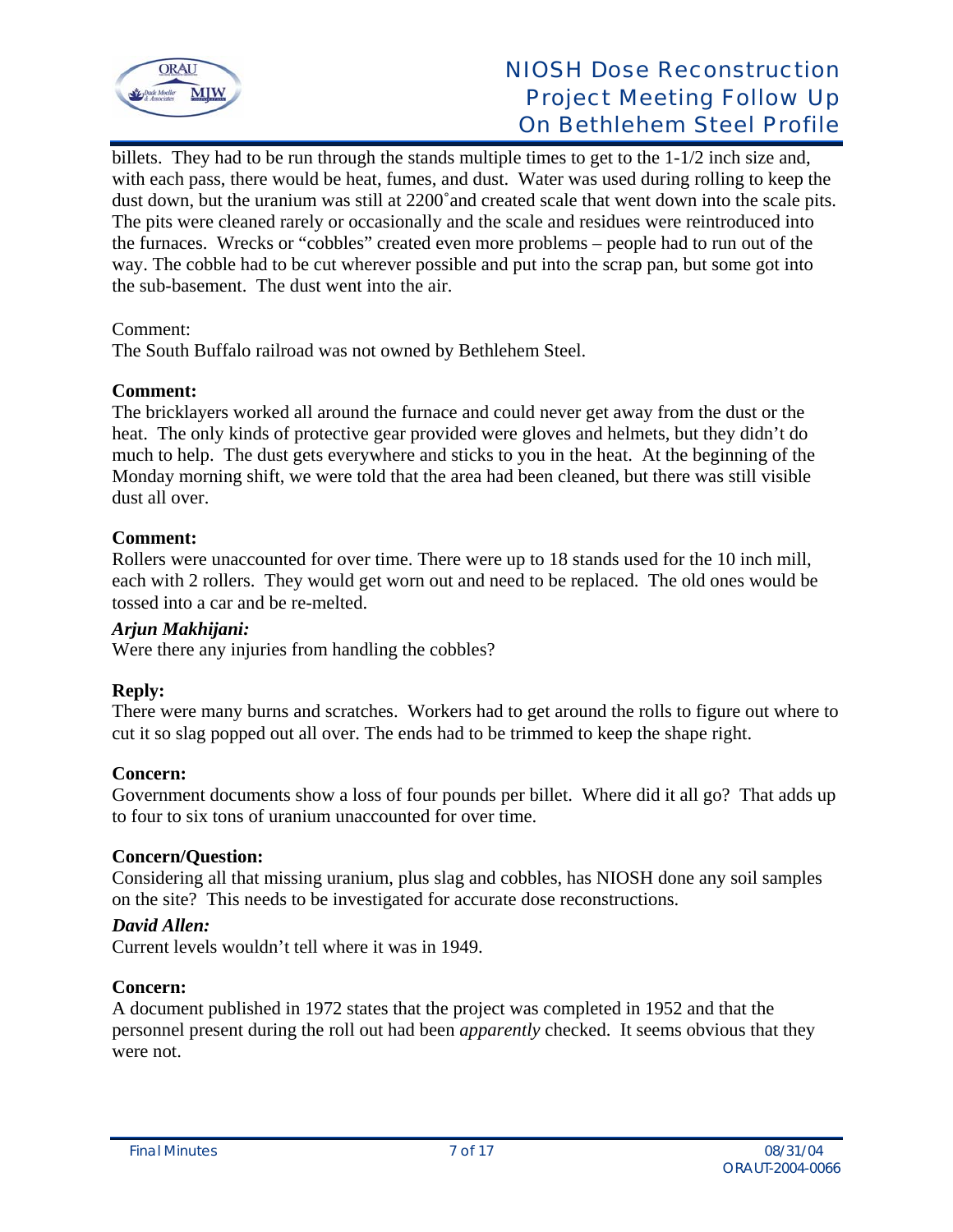

# **Concern:**

I have submitted medical records to NIOSH but am still waiting. I have cancer of the throat so I can't talk, I can't eat – where do I go from here? I might be dead by the time I get an answer and it seems that would be the easy way out for NIOSH.

## *David Allen:*

DOL verifies cancer and NIOSH performs dose reconstruction. Your information needs to be forwarded to NIOSH before your claim can be re-examined.

## **Question:**

Can we do individual interviews to get the full story? Is the roundtable sufficient to get enough information?

## *William Murray:*

This is your meeting – we can proceed any way you feel is best for you to provide as much information as possible.

## *Arjun Makhijani:*

Perhaps it would be best if you just tell us what kind of conditions you worked under.

## **Comment:**

The bricklayers worked all around the furnace. Management called us in when they had a hot job; everyone on the crew had asbestos exposure from that kind of work. We had to use asbestos blankets around the furnace and it got in our lungs. There are only three survivors from the hot team left and two of them have cancer.

## **Concern:**

I worked in the bar mill between 1949 and 1953. The job was cutting bars as they came down the runway but we never knew where they were going. The rods went all over but it was our job to put them in the furnace. At the lime plant, they blew lime off the walls and floors. We had to ask for masks or we didn't get them. When I worked as a crane operator, I could see the dust all over the rolls.

## **Comment/Concern:**

The South Buffalo Railroad moved anything that came into the plant. Workers had to ride with the load, never knowing what they were carrying. I also worked on maintenance in every part of the plant. I was in the mill in 1968 and there was a greasy greenish substance that covered the ground. It had to be blasted away from the work area but no one knew what it was. The workers assumed it was film/fallout from the plant. No gloves or masks were issued, the crews had to work barehanded if they didn't bring their own. Besides having to work in these conditions, the workers also had to eat in contaminated areas. There were ten supervisors/foremen on that job – eight of them have since died.

# *Arjun Makhijani:*

Would the greasy substance be left over from the cleaning process? **Reply:**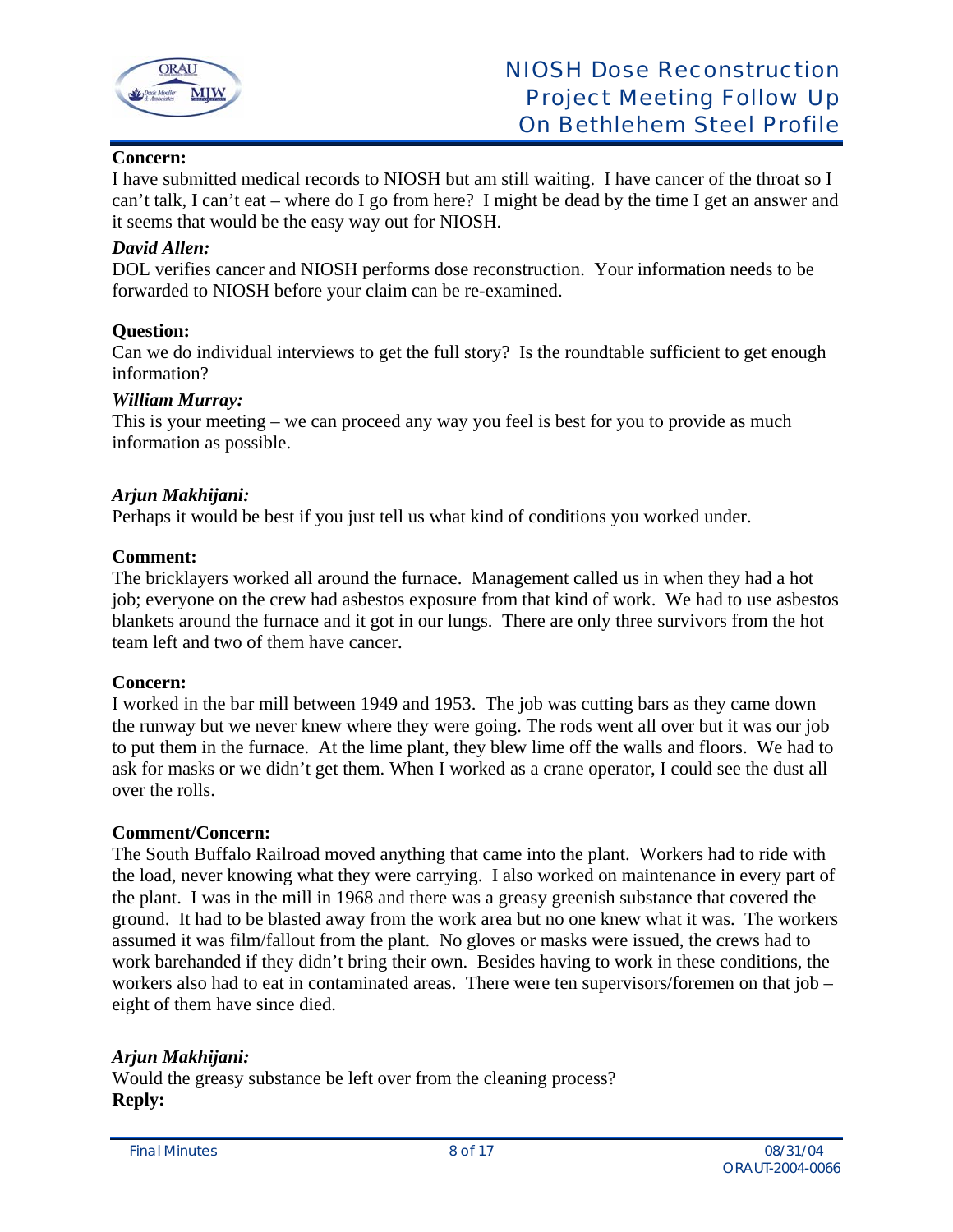

That is a possibility; grease was used to keep the dust down. It was also used for lime but it still blew all over and clung to the walls.

## **Comment:**

Scale that went into the pits went in the railroad cars as well. From there it was taken to the waterfront and dumped in the lake.

## **Concern:**

Workers brought the dust and filth home on their clothes. Wives were also exposed when they did laundry and have also died of cancer. The wash water would turn the reddish color of the dust and no one knew if there was uranium in there.

## **Concern:**

Workers also carried a tool bag and would set it down anywhere they could while performing their tasks. They could have been right in the uranium because workers were never told about the danger. There would be plumes of dust that settled all over your lunch, in your coffee – there was no way to get away from it.

## *Arjun Makhijani*

Were billets and rods stored in those areas as well? **Reply:**  Sometimes they were.

## **Concern:**

Records show that between August 17 and 31 of 1952, there were failures in every rolling. That encompasses 370 rollings – these should have been considered incidents.

## **Concern:**

The furnaces did not have very big openings for the workers to get through – they were only about 18 inches. When there was a mishap in the furnace they used fire extinguishers with poison chemicals. Workers had to crawl through those openings with the fumes. It was only after the unions found out about these practices that doors were put in. The brick workers had to go in every time the furnace needed repair, which is to say they had to go in there constantly. Young men at the age of 20 did not want to risk their jobs and would do anything they were instructed. In doing so they came into direct contact with anything that was in the furnace. There were times they had to go in and re-build walls while the furnace was running. The temperature could be anywhere from 300 to 700 degrees. Cars full of scrap metal would sit in the area for weeks. They would become covered with 2-3 inches of silt/dust, and then be put back into the furnace. These were open hearth furnaces, and the uranium could very well have been in there while the crew was in there working.

#### **Concern:**

Rods had to be trimmed as they came off the rollers, and the dust was everywhere. The crane operators cleaned up after the uranium was run (even though they didn't know what it was) but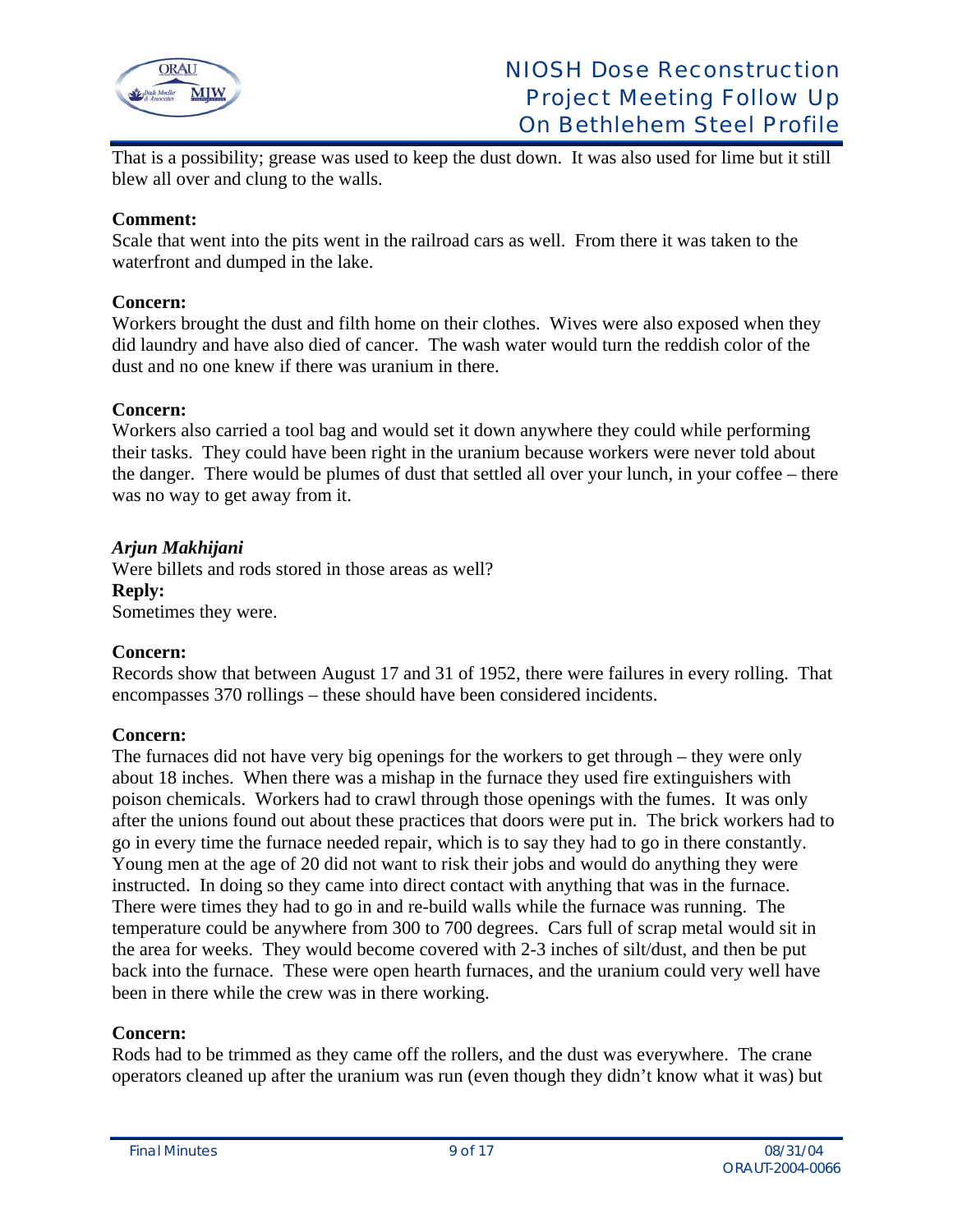

the process was minimal. All they did was sweep up; they never really cleaned up enough. So there was always residue left for the Monday morning shift.

## **Concern/Comment:**

Sixteen hour days were the norm and at \$1.35/hour it was necessary to rack up the hours for a good paycheck. The bricklayers would wait six to eight hours to get into the furnaces so they could do repairs after it had cooled down sufficiently. They still could only go in for about ten minutes at a time. There always had to be enough workers on the clock to keep operations running. Sometimes they had to build the wall back up from inside the furnace –it was intense, dangerous work but they were dedicated and did what they had to do to get the job done.

## **Concern/Comment:**

As far as cleaning up and shutdowns went, there were none to my knowledge. I never saw a single broom. The only time the furnace was shut down was for a re-build and there would always be another one running. Bethlehem Steel claimed to clean up during a regular eight hour shutdown, but the bricklayers were always there. It was the same with the electricians – they also continued to work during shutdowns.

#### **Concern/Comment:**

My father worked at Bethlehem Steel from the 1930s to the 1970s. He died of pancreatic cancer in 1987. He had worked throughout the plant – all three miles of it – he worked everywhere but his claim was still denied. For the survivors, it's not about the money. We want Bethlehem Steel to take responsibility for contributing to the illness and death of loved ones.

## **Concern/Comment:**

Bethlehem Steel should get SEC status because of faulty information. It is clear that facts are missing that would be necessary for accurate dose reconstructions. Nagasaki is not relevant as a model for Bethlehem Steel. The NIOSH study is incomplete compared to military studies.

## **Concern/Comment:**

My brother-in-law worked for the South Buffalo Railroad and got the compensation but he's still going to die. I am dying myself from leukemia, but I accept that there's nothing that can be done about that. But I do have questions that I doubt will ever be answered. For one thing, I would love to know where the missing bars went. Behind the lake? I took pictures and radiation readings out there and got levels over government allowances. NIOSH doesn't know what it's doing.

## **Concern:**

We're told that it takes special considerations to get into the SEC but it seems too politically motivated. People are dying – we don't have enough time to resolve the issues they ask about.

## **Comment:**

Geiger counters were issued at the plant. Some workers did studies back in the 1960s for James Rhoades. They measured gamma, beta, and alpha but were most concerned with the beta. After hearing about what came out of the furnace, it might have been better to look for more. In 1990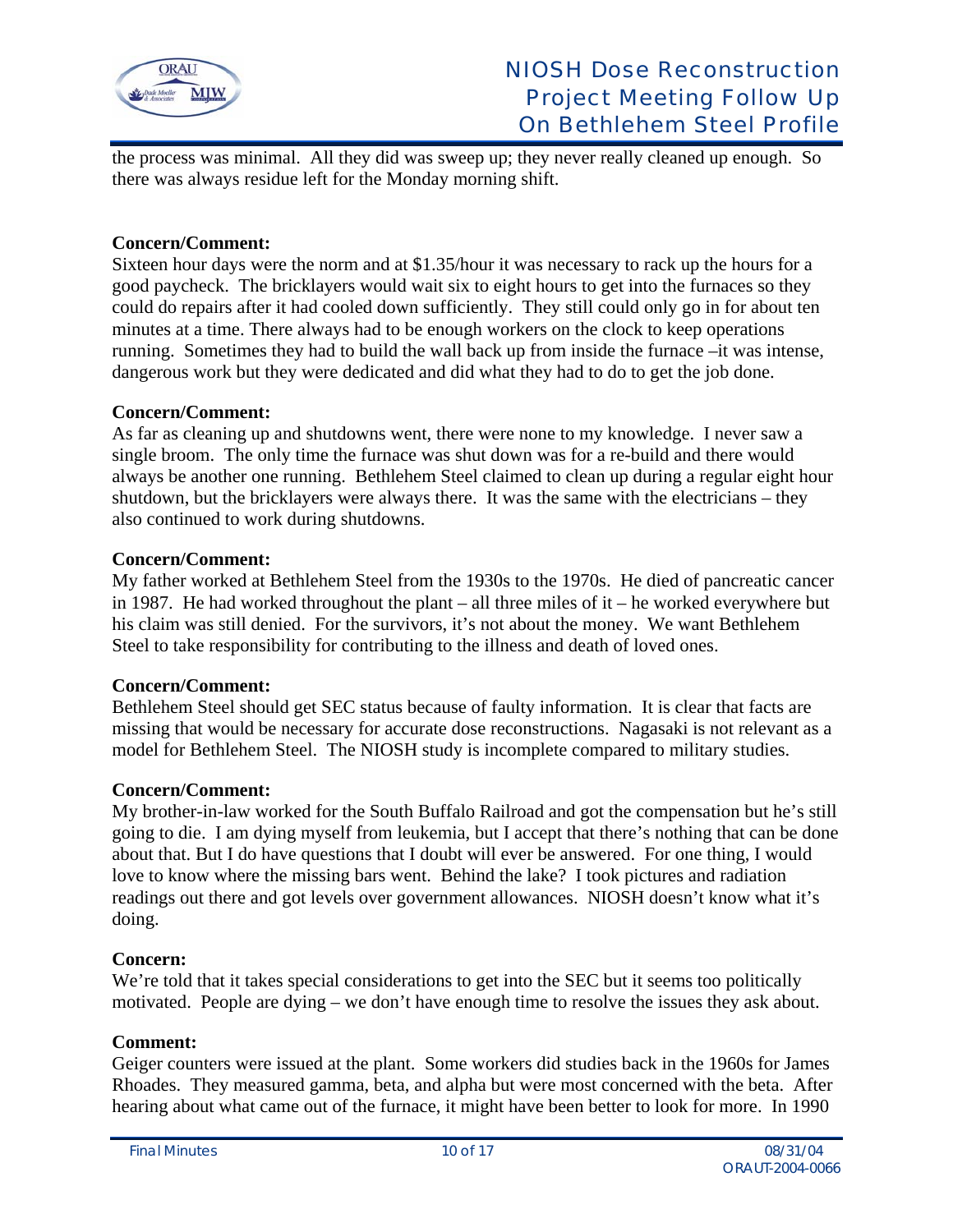

the Environmental Protection Agency (EPA) set up screening procedures for steel meltdowns in order to find uranium traces. They detected orphaned sources of radiation which is scrap metal on the steel belt. The plant stopped making steel in 1983 so the orphaned sources were overlooked.

## **Concern/Comment:**

The furnaces were adjusted to melt just about anything. Steel, uranium, even bricks that fell in would burn. Records with this kind of information were simply tossed in a dumpster in the 1980s and 1990s. They included x-ray data, names – everything required for the dose reconstruction – and now they can't be retrieved.

## **Concern/Comment:**

After I took the readings with the Geiger counter, I gave them to my supervisor. I have no idea what he did with them. For me, it was just a job for extra money. But with my technical background, I figured out what it was about. I became a whistleblower in 1974, forwarding the pictures I took and readings to the EPA. In 1975 I was fired for overblown charges; nothing warranted such action. This was done to keep me from sending more information to the EPA. They followed up with screenings in 1990, but it was too late.

## **Comment:**

The scrap was sold to scrap yards even if it was radioactive.

## *Arjun Makhijani:*

Did people toss uranium butts back into the furnace? Does it need to be hotter to melt them? **Reply:** 

Knowing the way the plat operated, it is very likely that the butts went back in. They were kept in different areas of the scrap yard. And yes, uranium has a higher melting point.

## **Question:**

Does Mr. Walker know the chain of command in NIOSH? Who has the last word? Who sent you here?

## *David Allen:*

Dr. Jim Neton is in charge of this program and Mr. Larry Elliott is his boss. The meeting today was arranged as a means of communication coordinated by Mr. Murray and Mr. Avery.

## *Mr. Walker:*

I already have all that information from previous meetings. NIOSH and ORAU staff is doing a good job with dose reconstruction around the country. They have been helpful and responsive to our questions and concerns, including coming for today's meeting. These are not the people who lied to us and put us in harm's way. They know what we're going through and I believe their concern is genuine. I will not release phone numbers of NIOSH and ORAU management to people who want to harass them. We need to work through the proper channels for a common goal.

Members of the Advisory Board (on Radiation and Worker Health) were completely unaware of the lies about the uranium. The workers have been willing to support each other and testify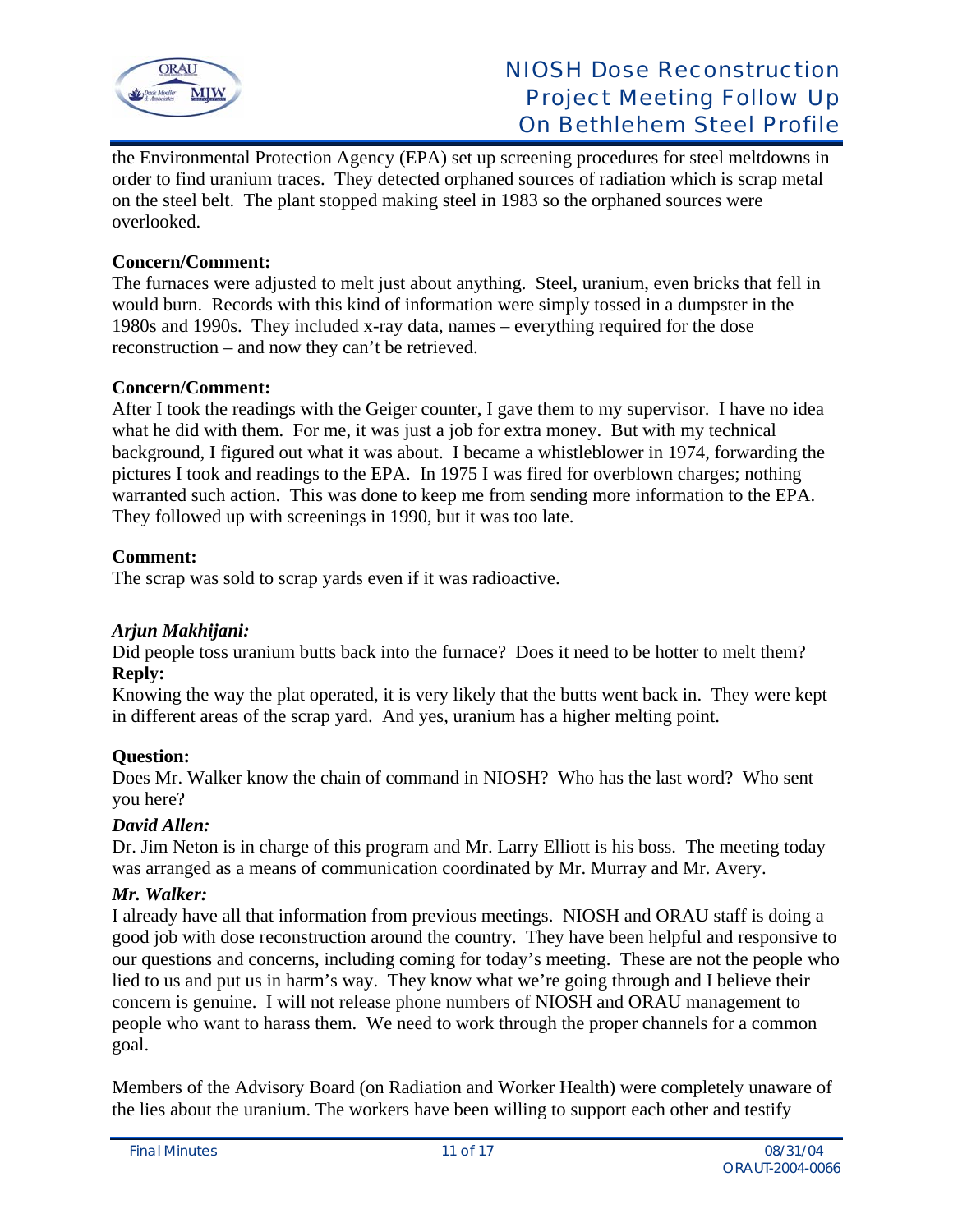

without question. World War II veterans living with shell shock had their family lives ruined for the benefit of our country and government. Then the government denied them compensation. It's not about the money – it's about treating people with dignity and respect, with appreciation for what the veterans did to keep them safe.

47% of the claimants are still denied; it's very hard emotionally. We're here based on principle, trying to help people who had the government turn their back on them with denials.

## **Comment:**

The members of this group are willing to waive privacy rights if necessary to get the SEC status. Things have been said today that are out of the purview of the people in attendance but it is necessary to get a response wherever they can.

## **Comment:**

The process won't work if people don't show respect. Mr. Murray has come through for us by getting this team here today. They would like to get more information from us as well as other good sources. I am confident he will work hard to get all the information possible back to us.

## **Question:**

My father worked on the line for the experimental uranium rollings. How many rollings does a worker have to be involved in to be eligible, and what types of cancer make one eligible to get approval and their claim paid?

## *David Allen:*

Approval depends on a lot of factors in addition to proximity to the rollers and length of time on the line. Some people have been paid on fewer rollings than others, taking those other factors into consideration. Dose reconstruction is written into the law so NIOSH has to do it that way.

# **Concern:**

The law doesn't take lifestyle into account. People didn't go to doctors as often back in those days. It is a very discouraging process and makes many people feel like giving up.

## **Question:**

The records that the Department of Defense (DOD) is trying to get from the facilities were mentioned at the Manhattan Project Family Reunion. The leader was encouraged to bring them to us. What is NIOSH doing with the records they're sending or already have?

## *William Murray:*

ORAU puts the documents together and has a team of about 5 or 6 out in the field looking for more records. This is in addition to the Oak Ridge staff. The teams go through many boxes of records, scan applicable documents, and go all over the country following up on leads on additional records. There may be places NIOSH and ORAU do not know about, but there is a constant push to get all the information available.

## **Comment:**

Bethlehem Steel lied on their records and reports to OSHA.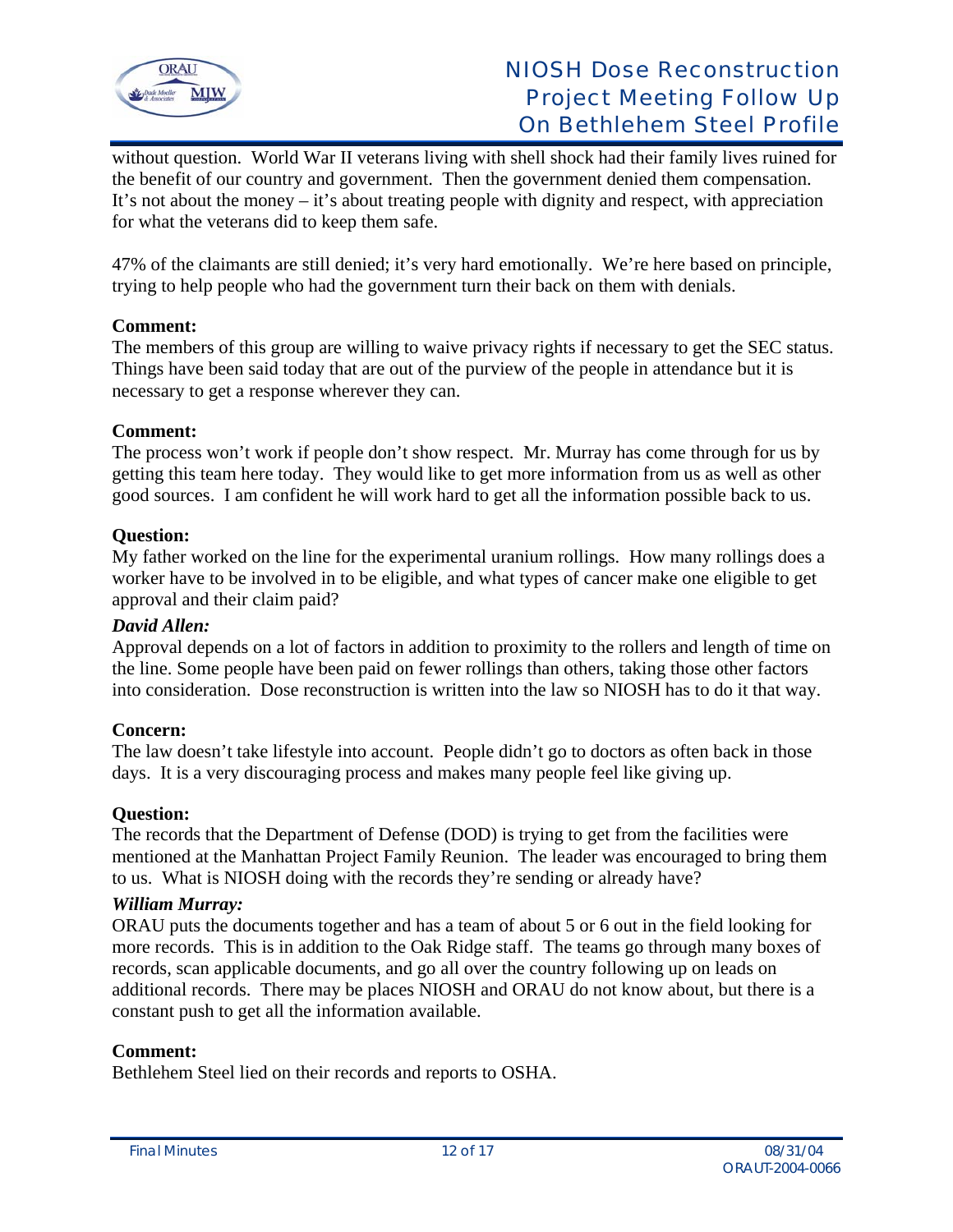

# *William Murray:*

NIOSH asked ORAU to do a worker outreach program to go out to sites and get this kind of information. That is why we have been working with Mr. Walker to get everyone around the table today to talk about what information is needed.

## **Comment:**

Bethlehem Steel said the building was leveled and went on the inactive list. Now that the company has been sold, the new owners won't let you in for an investigation.

## *William Murray:*

The present union at the plant has to contact NIOSH directly. The fact that the plant is owned by a new company has been makes things difficult.

## **Concern:**

Past medical conditions of unknown causes are likely to be related to the exposure workers got at Bethlehem Steel. They couldn't be diagnosed in the past because the workers didn't know about the uranium and so couldn't give their doctors adequate information.

There is a local creek that runs past the bar mill, about 500-1,000 feet away from it. It runs right across the road and into Lake Erie. Contaminants and outfalls could have been dumped into the creek. It occurs to me that this probably happened because I was doing some work as a contractor about 50 feet from the bar mill, digging a foundation actually, and the next thing I knew I had bladder cancer. This does not seem like a far fetched correlation to me.

# *Arjun Makhijani:*

Was there a stack ventilating the rolling mill?

## **Reply:**

No, there was only a stack on the furnace, and the plant would shut down ventilation at night to spare the expense.

# *Edward Walker:*

At this point Mr. Walker commented that some people needed to leave but if anyone else wanted to come back at 3:00 pm, the NIOSH and ORAU team would be available and would like to get more details. He thanked everyone for coming and reminded them of the group's weekly meeting on Thursdays, commenting that more than 250 people came to the last one. Concluding remarks for the main session of the day included Mr. Allen's view that the forum worked out well with each comment jogging other's memories. All agreed it was a good first step.

After a one hour break, the NIOSH and ORAU team reassembled to meet with the group members who wished to continue discussions. Mr. Walker returned from picking up Mr. Ross Early. He had not been able to make the morning meeting but had worked at the plant for over forty years and had much to tell. The following summarizes Mr. Early's recollections.

# *Mr. Ross Early:*

Acid tanks in the strip mill were longer than this building – I had to travel the length of the tanks inhaling the dust and filth for forty years. I ran the crane in Spring Perch at the mill and I spent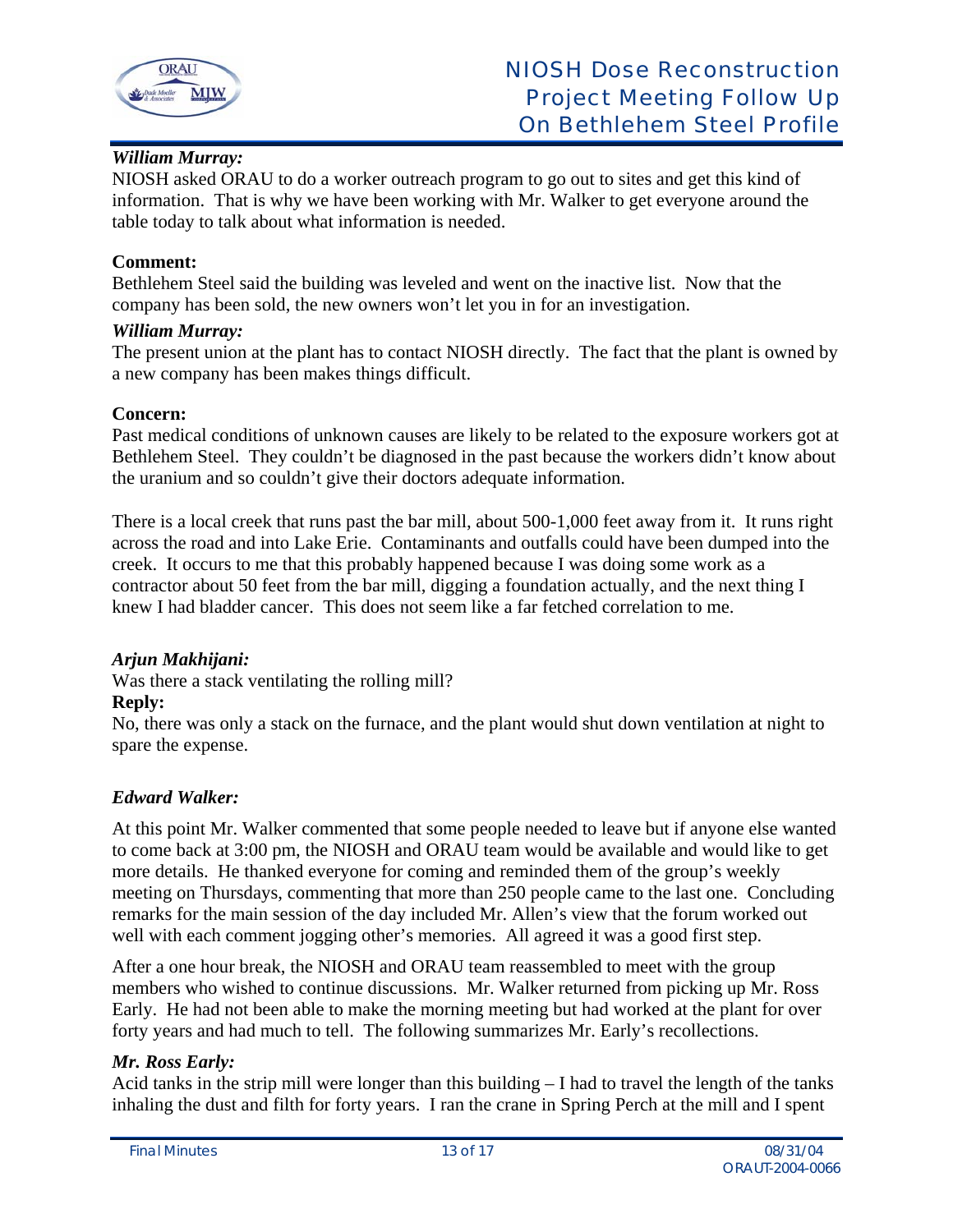

my days hanging in a cage inhaling the dust all day. There were 48 cranes throughout the plant, and there was always plenty of overtime for good operators.

We had to pick up hot coils and then feed the lines. In doing so, I probably handled uranium in the bar mill. I never saw any guards or people in special suits to indicate that there was any danger.

I started working for Bethlehem Steel in late 1941 and became ill in 1987. The sickness stared with chronic headaches and bowel problems. It turned out to be colon cancer, and now I have to wear this bag everyday. I had to have my rectum sewed closed after not having control over my body functions for 17 years. I can't eat or drink anything. I have had 2 tumors and 3 polyps removed and have 70 inch incisions, front and back, from all the surgery. The cancer ate away all of my lower bowel, although it was caught in time to save my life. I asked my doctor if I got the cancer from the plant and his response was to ask 'where else would it come from?'

The working conditions were terrible. Men would urinate in the bucket in the crane and then again down the side of the crane and leave it there. No cleaning went on at Bethlehem Steel. The pits were only cleaned once a year; I have seen rats the size of cats in them. I ran a crane in the slab yard picking up the billets; the only protection I had was a pair of gloves. We did get masks in the acid area but it was not too effective; guys would choke as they walked through the area. There were five regular workers there and all died of cancer of the throat from inhaling those fumes.

We picked billets up with tongs, cables, scoops, or magnets and they got piled all over the place. Some went on a car, some ended up on the floor. There were stacks of the billets 10-12 feet high. There were times that the rolls in the mills had to be changed and you could see that they were covered with silt as well. It was the same around the acid tanks; I had to shovel 12 inches of dust from around the tanks for overtime. In forty years, I never saw that place clean. They were only concerned with getting the job done fast. They would have us load fifty-five trucks in an eight hour shift. There were a few 'Job Safety Analysis' meetings but afterwards they would always take you to the side and say 'be careful but don't lose no speed.' They weren't really concerned about safety; the meetings were just for show.

# *Mr. John Dimitroff:*

The uranium rods were rolled and crated the same as the steel. They started out 10-12 feet long and would be rolled out to 20 or 50 feet. Then they were moved to the cooling bed which was about 250 feet long with a flying shear on the end for multiple cuts. They were not run as hot as steel, but they were still red hot when they came off the rolls. The furnace would re-heat the slabs, and then they would go to the roller. Water was used to keep the rollers cool during the process. Then it flooded the basements. In the winter, the water on the floor of the subbasement caused more hazards because of the ice.

# *Mr. John Dimitroff provided the following information that was allegedly based on a deposition from a Mr. Stanley Tomaczeck, a roller at Bethlehem Steel in the 1950s:*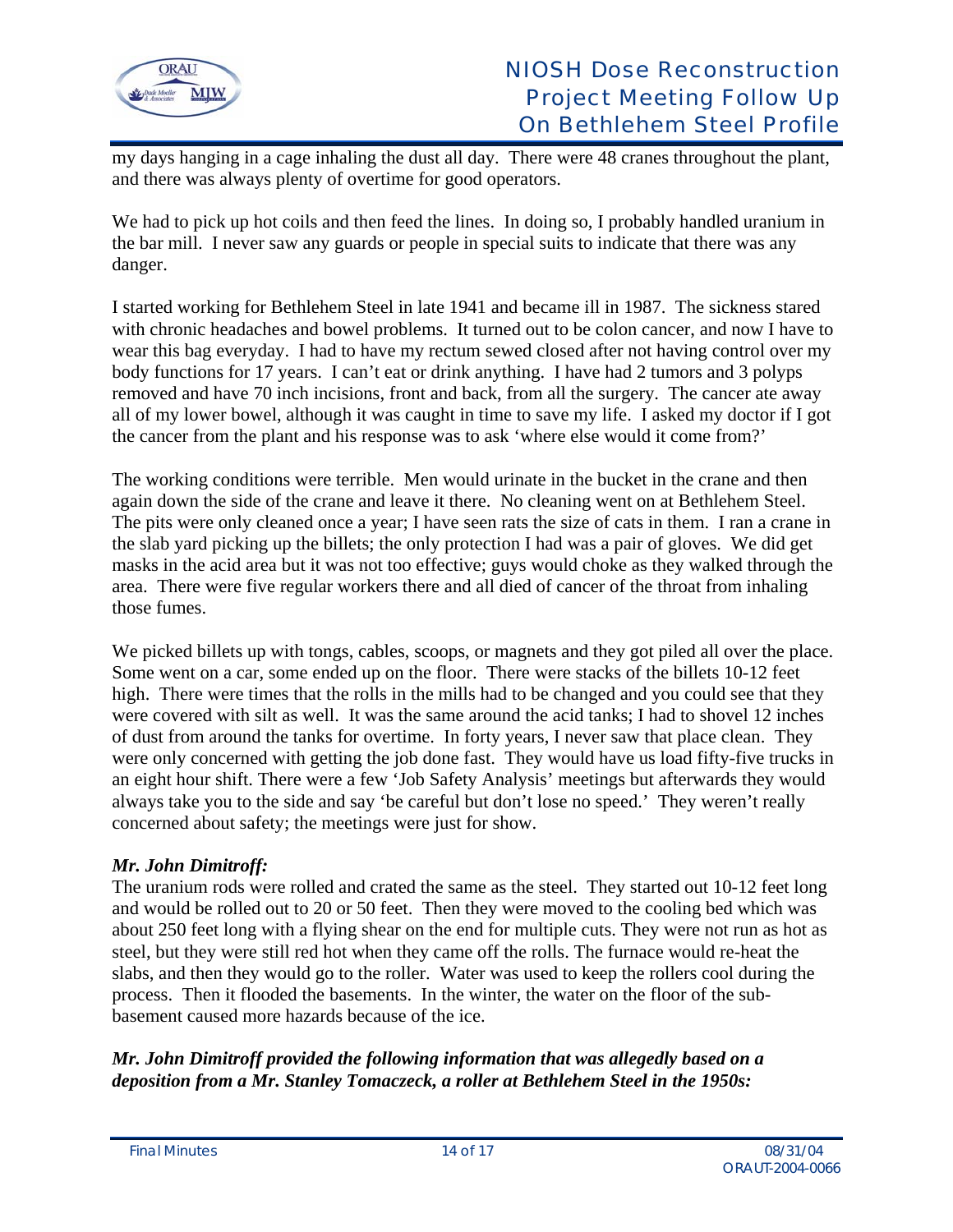

At that time, around 1951 and 1952, there was a young office clerk who said he saw people in uniform typing reports. He said they took all papers with them when they left the area. They had acted very secretively. There were documents about bundling but not crating – these may have been the people who worked on that. There was a new process after the rollings starting in 1956. Army trucks and personnel appeared – soldiers and armed trucks. Coils were sent to the cooling bed, cut, and sent to be straightened out on the trucks. The government denied anything about the military being there and tried to get around the issue. There were depositions about it.

# *Mr. Ross Early:*

There was oil all over the strip mill floor. The customer wanted to keep it saturated to keep the steel from rusting, as well as the coils and sheet iron. Anywhere close to the bar mill uranium could have been tracked out. I worked as a heat chaser then; there was no seniority at the plant and the mill paid the most.

# *Arjun Makhijani:*

Did you ever hear the word 'thorium' used?

## **Reply:**

No, but we never heard 'uranium' either.

## **Comment:**

As a kid we heard stories from old timers about rolling uranium; that men would come into the plant in white suits when the uranium bars were brought in.

# *Arjun Makhijani:*

How did they clean it?

# **Reply:**

They tried vacuuming up the dust but that didn't really do much.

There were people around the plant who looked secretive and we were told that the reason for being there was classified. Of course we suspected they were from the government. They watched that people who were not on the job didn't come around the machinery during rollings. They also didn't let workers out of the area if they were on that job. People knew there was something going on but didn't know what. They just wanted to keep their jobs, so they didn't ask many questions.

The mills were taken over during WWII to produce shell steel and gun barrels. When uranium came along, it was just another product the country needed as far as workers were concerned. Some workers might have known it was uranium, but that didn't mean anything to them since there was no training or safety advice given by the company or government. The word out was that it was only worked on weekends and some nights, but it didn't matter what day it was; uranium was done on midnight shifts and there was no way it could be cleaned up for the morning crew.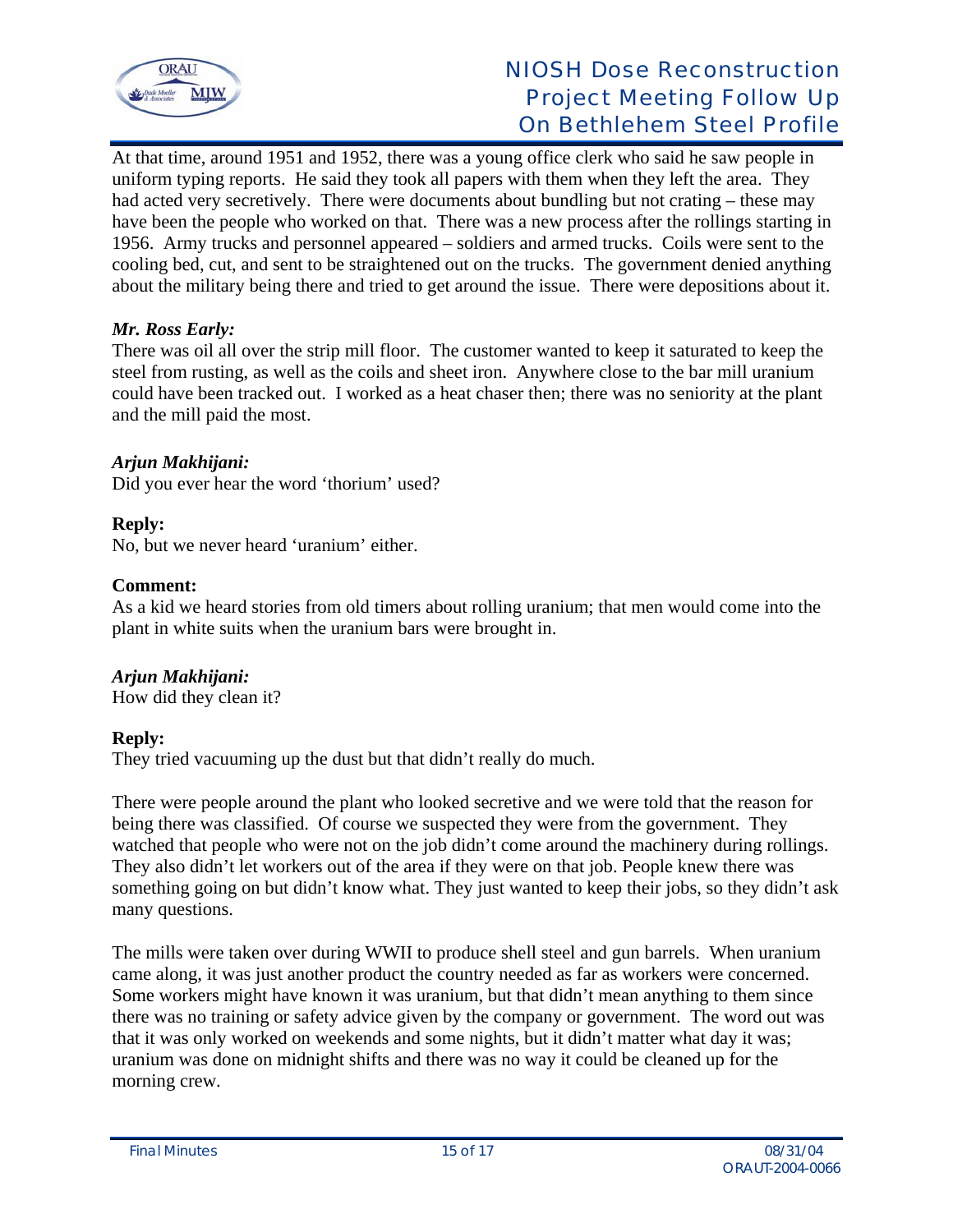

There was no protective gear issued until sometime during the 1950s. It seemed reactive, as if the plant only took precautions after someone had already been hurt. Urine samples were never taken until the OSHA standards were put out in 1973. There was an asbestos curtain hung around the furnaces because the flames would shoot out eight to ten feet – the curtains would just crumble then be replaced but there was no real protection. Workers inhaled that flake as well.

# *Arjun Makhijani:*

Were there any fires? Uranium catches fire easier than steel. **Reply:** 

There was a fire from the fumes out of the acid tanks; the area burned down in the 1970s.

#### *Arjun Makhijani:*

What did they do with the cut ends? Did they quench them?

#### **Reply:**

No, they put the ends on the floor. The crane would move the product and leave the scraps in little pieces that workers had to pick up by hand.

#### *Arjun Makhijani:*

Declassified information is being pulled back because of September 11. There is a belief that too much geographic information has become available to the general public and terrorists about DOE sites.

Realizing that you are interested in SEC status, here are some facts to help you decide which way to go: three out of four are uranium enrichment plants, and the uranium was contaminated with plutonium (which is more dangerous than uranium). The workers in these plants were not monitored for plutonium and there was a lot of press about it. The Amchitka Island, Alaska site was a site of three underground weapons tests. There were no records whatsoever but the Congressman was very powerful and on the right committee to help them get in.

The current structure of the cohort is more limited. There are only twenty-two cancers covered under the SEC, and dose reconstruction still has to be done for any cancer besides these twentytwo.

The first case was the result of a lawsuit initiated by a Lisa Crawford near the Fernald plant. They discovered contaminated water that was used unknowingly, even to feed her baby. She filed the suit and the plant ended up settling for \$78 million split among 14,000 people in the area. The factory shut down soon afterwards and the results of a study showed overexposure up to 90% in the 1950s and 1960s. They worked with pure uranium with no steel in it.

In the 1990s the government started looking at practices at other plants. Urinalysis was done but not calculated into doses. In 1999 the Washington Post went to Fernald. They commissioned samples and found plutonium present, and beryllium was also mentioned. That started the talk of legislation. What passed in 2000 was a messy compromise that did not yield many results.